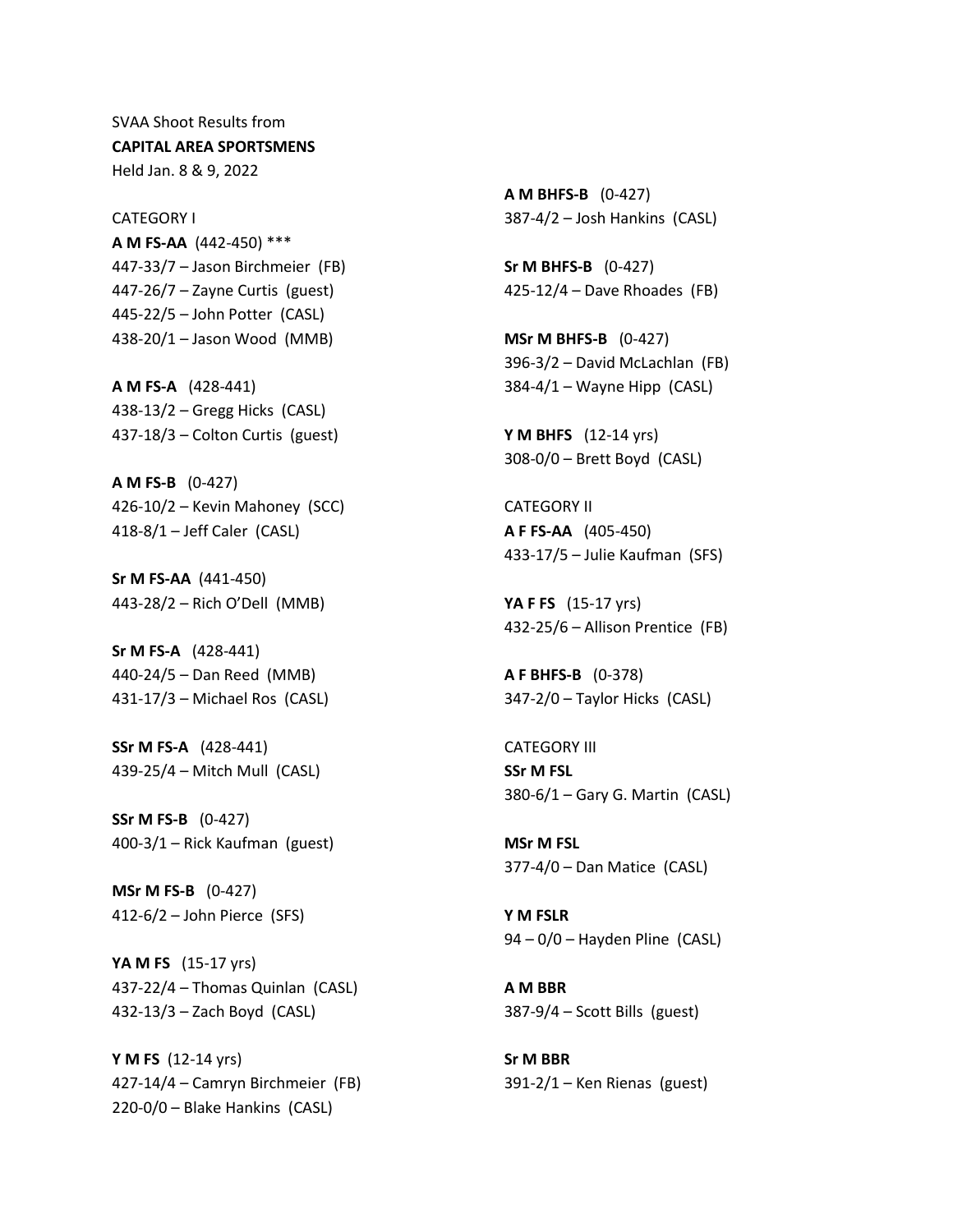**C M BB** (11 yrs & under) 248-1/0 – Liam Hankins (CASL) 120-0/0 – William Alldaffer (guest)

## **A M TRADITIONAL \*\*\***

303-3/1 – Chris Church (MMB)………..5pts 262-1/0 – Frank Busnardo (SCC)….4pts 212=0/0 – Dave Wright (CASL)…..3pts

Category IV **YA F FSLR** (15-17 yrs) 310-2/0 – Tabitha Wright (CASL)

**A F BB** 361-4/2 – Kirsten Wright (CASL)

**A F TRADITIONAL** 313-2/0 – Charity Wood (MMB)….5pts

## **RIBBONS**

## CAPITAL AREA SPORTSMENS

Gregg Hicks 1st Mitch Mull 1st Thomas Quinlan  $1<sup>st</sup>$ Josh Hankins 1st Brett Boyd 1st Taylor Hicks 1st Gary G. Martin 1st Hayden Pline  $1<sup>st</sup>$ Liam Hankins  $1<sup>st</sup>$ Tabitha Wright 1st Kirsten Wright 1st John Potter 2<sup>nd</sup> Jeff Caler 2nd Michael Ros 2<sup>nd</sup> Zach Boyd 2<sup>nd</sup> Blake Hankins 2nd Wayne Hipp 2<sup>nd</sup> Dave Wright 2<sup>nd</sup>

#### FLINT BOWMEN

Jason Birchmeier 1st Camryn Birchmeier 1st David Rhoades 1st David McLachlan 1st Allison Prentice 1st

## MID-MICHEE BOWMEN

Chris Church  $1<sup>st</sup>$ Charity Wood 1st Jason Wood 3rd

SAGINAW FIELD & STREAM

John Pierce 1st

## SHIAWASSEE CONSERVATION

Kevin Mahoney 1st Frank Busnardo 2<sup>nd</sup>

# **TRAD, COMP. total**

10 pts – MMB (C.Wood  $1<sup>st</sup>$  + C. Church 1st)…………………45 4 pts – SCC (F.Busnardo 2<sup>nd</sup>).......................18 3 pts – CASL (D.Wright 3rd)………………………20 0 pts – FB (no shooters present)…………….13